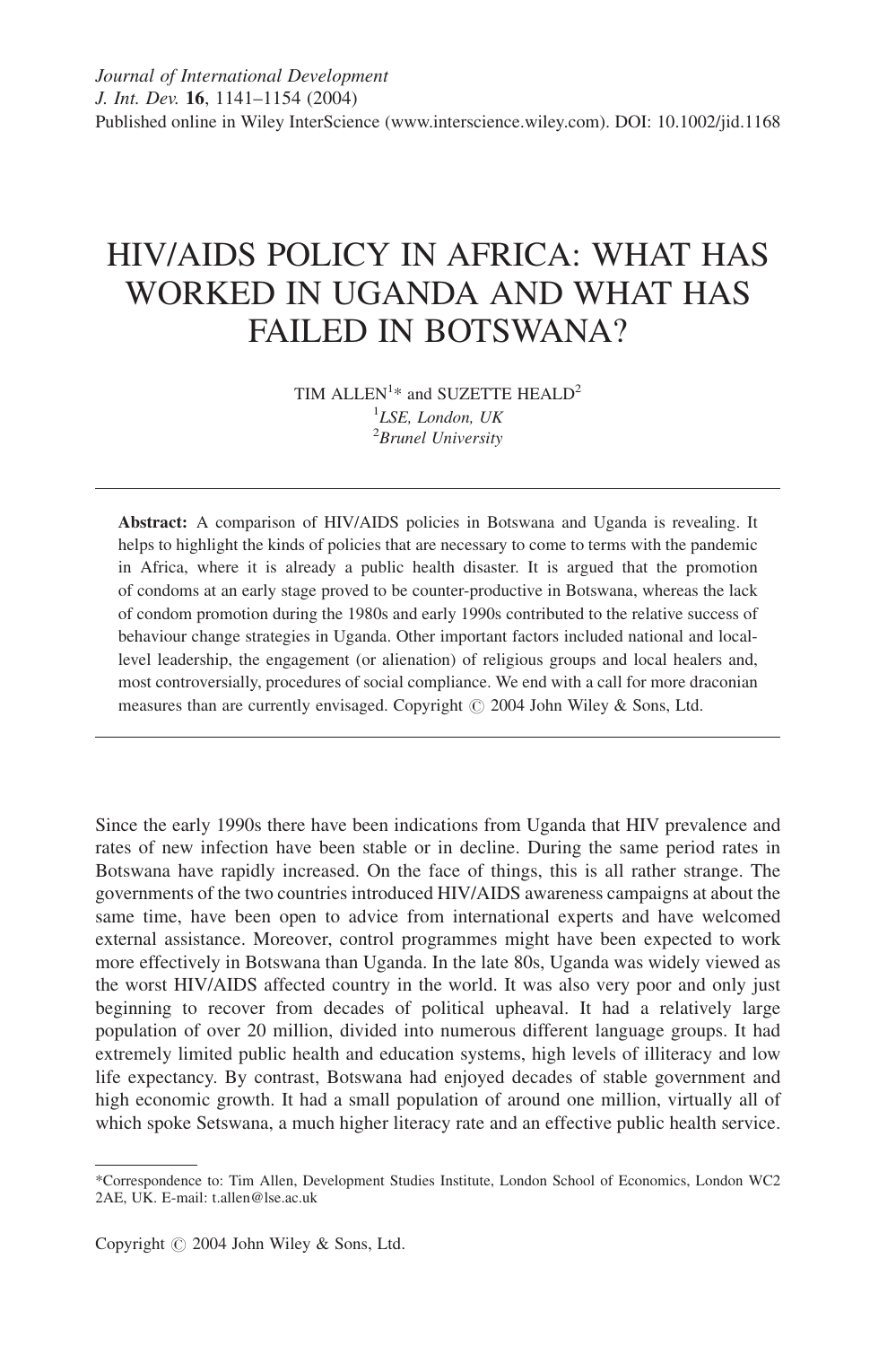Life expectancy was similar to that in rich countries. One might have thought that here HIV/AIDS could be contained. This paper asks why it was not? How is it possible that within 10–15 years life expectancy at birth in Botswana dropped below that in Uganda?<sup>1</sup> Drawing upon our experiences of living and working in Uganda and Botswana since the HIV/AIDS pandemic began, developments and policies in the two countries are compared and various insights are gleaned, some of which counter still prevalent assumptions and assertions.<sup>2</sup>

## PROBLEMS WITH THE DATA

First something needs to be said about the figures. Policy documents and many academic publications on the HIV/AIDS pandemic cite data from countries to describe trends without any interrogation of how this information has been collected. This can be very misleading. Data may not be collected in the same way and, even when they are, they may mean something different. The main method for collection of national HIV trends is through anonymous surveillance at static clinics. In Botswana this method is probably as accurate as it is possible to be in an African context. Ninety-five per cent of women are estimated to attend antenatal clinics (Republic of Botswana, 1997). HIV prevalence rates are therefore likely to be a good estimator of young adult prevalence. The overall adult rate will, of course, be lower, because older people will have escaped the main danger of infection. Rates in Botswana are also assessed by anonymous testing of men at sexual health clinics and by some population studies. These have tended to show that the antenatal surveillance is a strong indicator of overall trends. Since the end of the 1990s, national prevalence of HIV infection for the adult population (15–49) has been estimated at around 40 per cent (UNAIDS).

In Uganda, monitoring at antenatal clinics is much less accurate. Most of the surveillance sites are in the south of the country and in urban areas, but most of the population lives in rural areas (over 80 per cent) and have only limited access to formal health care provision. The 1990 census reported that less than 40 per cent of women consulted a trained medical worker in the course of pregnancy.<sup>3</sup> Antenatal surveillance is therefore biased towards the urban and southern part of the country, and probably also towards a self-selecting sample of relatively affluent and educated women. Uganda, however, has also been the site of two of the best population studies undertaken in Africa. These have provided detailed information about behaviour patterns and rates of infection in the southwest of the country dating back to the end of the 1980s.

One of these studies, funded by the UK's Medical Research Council in Masaka district, has monitored 10 000 people living in a cluster of 15 villages from 1989. Results from the

<sup>&</sup>lt;sup>1</sup>Life expectancy at birth for 2002 has been assessed at 43 for Uganda and 38 for Botswana (http:// www4.worldbank.org/afr/stats/adi2004/adi\_2004\_ch01.pdf)

<sup>&</sup>lt;sup>2</sup>Tim Allen lived, taught and researched in East Africa from 1980–84, carried out doctoral fieldwork in northern Uganda between 1987 and 1991, and has subsequently worked on several research, media and consultancy projects in Uganda and other parts of Africa. Suzette Heald did her initial doctoral fieldwork in Uganda in the late 1960s and has been involved in anthropological research in East Africa ever since. In 1997, she took up a two-year appointment to teach at the University of Botswana and carried out research on AIDS while she was there. Together with Tim Allen, she made a brief return visit to Botswana in July 2003, at the invitation of ACHAP (African Comprehensive HIV/AIDS Partnership).

<sup>&</sup>lt;sup>3</sup> Even in Rakai District—where HIV/AIDS was first diagnosed in Uganda—only 23 per cent of pregnant women deliver in health centres (New Vision, 2003).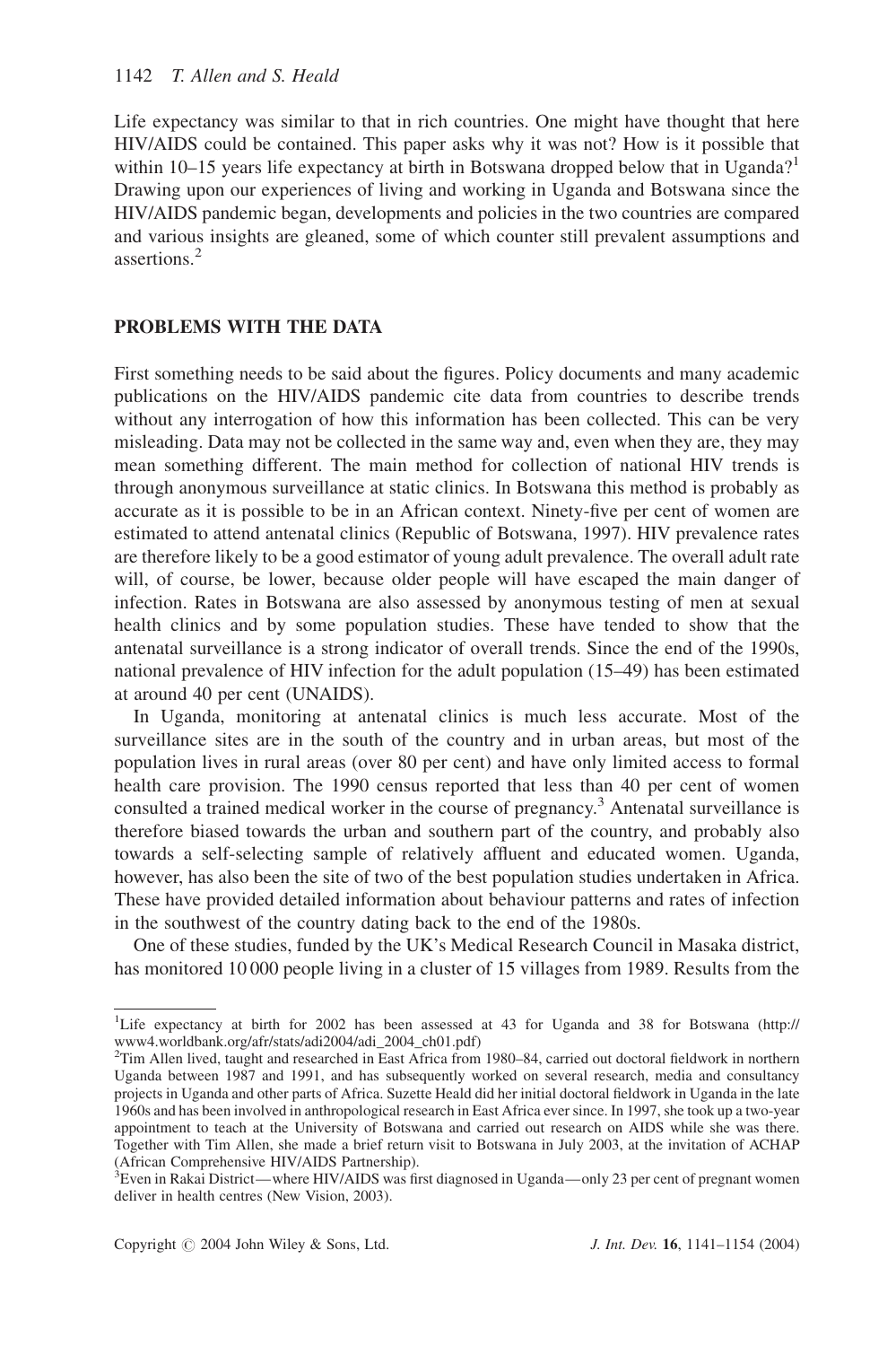first five-year follow up showed little change in overall seroprevalence (from 8.2 per cent in 1990 to 7.6 per cent in 1994). However, there was a highly significant drop noted among males aged 13–24 years (from 3.4 to 1.0 per cent), and a less dramatic drop among females of the same age cohort (from 9.9 to 7.3 per cent). This was the first report of a decline in HIV-1 prevalence among young adults in a general population in sub-Saharan Africa with high overall HIV-1 prevalence (Mulder *et al.*, 1995). During the same period, similar declines were noted from the other population study in the neighbouring (and more highly infected) Rakai district. More recent results have shown that these declines have been sustained. Perhaps, most significantly, the ten-year follow up of the Masaka study found continued declining prevalence among young adults (Mbulaiteye et al., 2002).

Thus, the very optimistic overall assessment of declining HIV-1 incidence and prevalence in Uganda is based on these results from Masaka and Rakai, and the data from mainly urban ante-natal clinics in the south of the country. The extent to which these data reflect overall national rates of infection is open to question. Very little is known about HIV/AIDS in the north of the country. Moreover, even the data that are available do not correspond with the often-cited decline in Uganda's overall adult seroprevalence from around 30 per cent to less than 10 per cent. Such a decline has only been observed at one antenatal clinic—Mbarara (Parkhurst, 2002, p. 2). There is, in fact, no evidence that overall prevalence ever reached 30 per cent. A more likely estimate is that it peaked at around 12 per cent in the early 1990s. Nevertheless, there is certainly evidence that there has been a decline in both incidence and prevalence at several locations, and overall rates have not exploded in the way that they have in southern Africa over the last fifteen years.

The most commonly given reasons for the relatively positive HIV/AIDS situation in Uganda are that the Government acted quickly and was open to assistance from international agencies. Yet the Government of Botswana did much the same. So what made Uganda different? No one knows the answer to this question for certain. What is clear, however, is that formal public health interventions were of marginal importance during the crucial years of the late 1980s and early 1990s, and that they have subsequently been less important than is regularly claimed. In this respect, looking a little more closely at what failed to work in Botswana is revealing.

### HIV/AIDS POLICY IN BOTSWANA

Botswana is in many ways an exceptional African state. It has a small and relatively cohesive population. It is has been a constitutional democracy since independence, and has benefited from effective institutions of governance. It is also rich in African terms, with a GNP per capita in 1999 of almost \$4000 US dollars. After the discovery of diamonds in the early 1970s, Botswana quickly developed its mining capacity, which grew to 38 per cent of GNP by 1998. In both the mining companies, Debswana and Bamangwato Concessions, Government shares equity in the company. Substantial reserves were built up throughout the 1980s and 1990s, while at the same time there was a substantial expansion of public services. Educational provision was extended with universal primary and secondary education and the development of a tertiary sector. Hospitals and clinics were built and provide effectively free treatment. Welfare provision was put into effect for the old, destitutes and to provide famine relief—a persistent problem in this drought stricken region. From the point of view of many commentators, Botswana has reaped the benefits of a responsible and far-sighted leadership.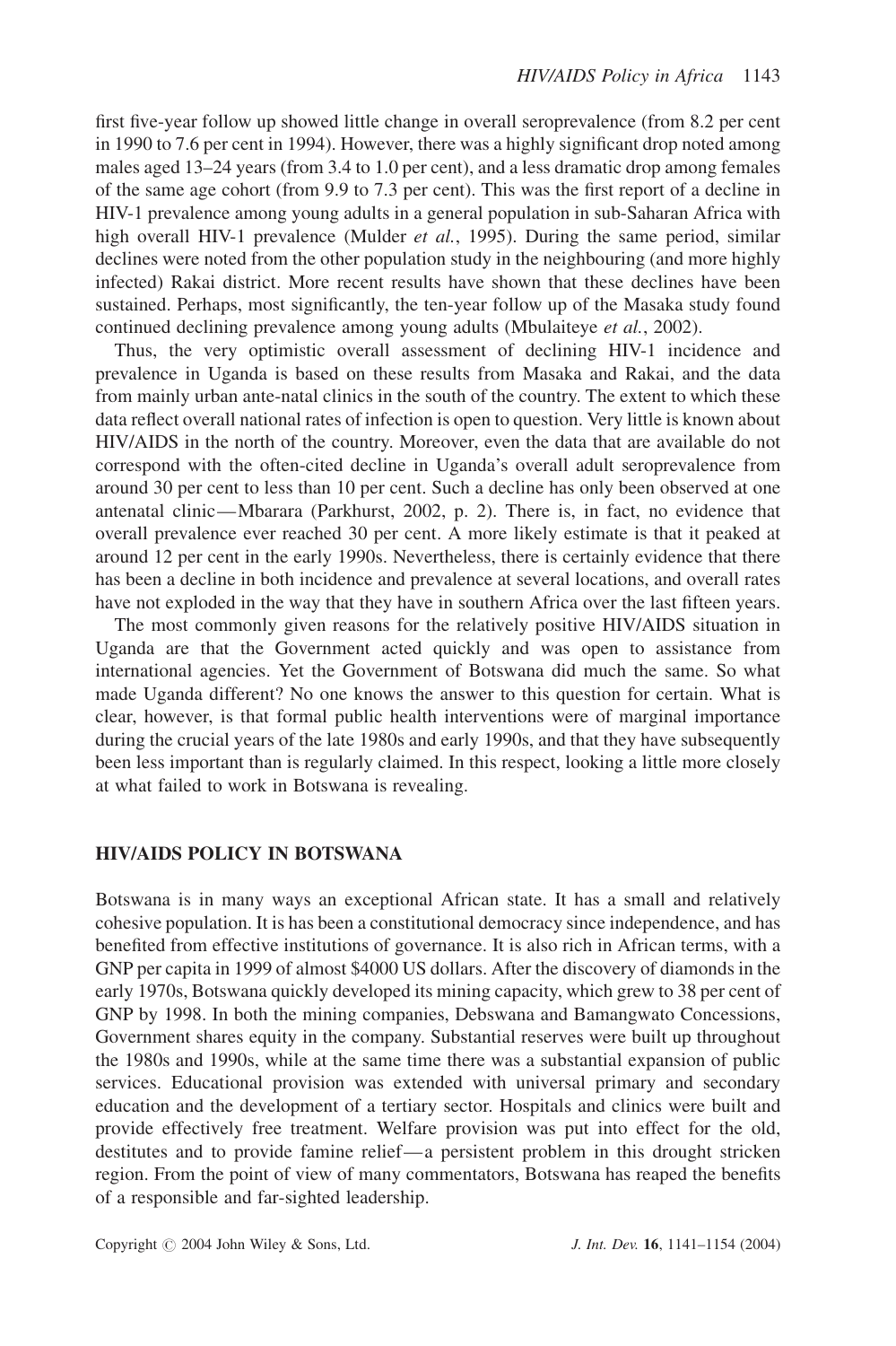# 1144 T. Allen and S. Heald

The Government of Botswana also recognized the problem of AIDS soon after the first cases were diagnosed in the country. A one-year national emergency plan was set up in 1987, and this was followed by a series of 5-year strategic plans (Heald, 2002). WHO, USAID and various international NGOs collaborated with the Ministry of Health in setting up programmes aimed at disease surveillance and control. HIV/AIDS awareness was promoted in attempts at changing sexual behaviour. The first national campaign in 1988 used radio messages, car bumper stickers and T shirts to get the message across (Ingstad, 1990). However, by the mid-90s, education campaigns were no longer pursued with so much vigour, and by the end of the decade, when one of us (Suzette Heald) was working in the country, there was minimal public discussion of the problem. All one saw around in the capital, Gaborone, were white vans with Lovers Plus condoms emblazoned on the side and a large billboard which proclaimed that 'Avoiding AIDS is as easy as ABC—Abstain, Be faithful, Condomise'. There was surprisingly little understanding or awareness of what was happening. HIV/AIDS was a topic shrouded in stigma and silence at all levels of society. Part of the problem seems to have been with the health promotion campaigns themselves, a point that can be illustrated by reflecting on the implications and resonance of the ABC billboard.<sup>4</sup>

Sex education campaigns are always difficult and controversial, and not just in Africa. To be effective, they have to be seen as credible and they require responsiveness to the particular sensitivities of the target groups. In Botswana, neither was the case. The very speed of Government response to the threat meant that people had to believe in the health promotion messages before they had any experience of the disease in their own lives, $5$  and this was not helped by the fact that the ABC slogan was in English. Not surprisingly, people were sceptical about what they were being told, and AIDS became known as the 'radio disease'. Many were also offended by the campaign. In Botswana there is a deepseated unwillingness to talk openly about sex, partly due to rules of respect that lie at the heart of family and kinship structures, which limit communication across generation and sexual divides. These attitudes were brushed aside by public slogans such as the 'as easy as ABC' message.

Reactions to condom use were particularly intense, and a factor causing the campaigns to be ignored or actively opposed by church groups and many parents and elders. In local terms, condom promotion seemed to encourage 'immorality'—something that was seen as all too prevalent, and as being exacerbated by the opportunities afforded by rapid economic growth. Nor was this necessarily a misinformed perception. A Government survey in 1992 reported an increase in condom use among its young urban respondents and also an increased rate of partner change (Republic of Botswana, 1994). In addition, condom promotion fuelled an alternative discourse of AIDS, bedded in Tswana beliefs and understandings, which held the condom an agent not in the control of the disease but rather in its very origin and spread.

In this discourse AIDS is seen—if it is seen at all—not as a new disease but as an old one. It has been interpreted by the population—and diviners and prophets of new spirit churches—as a manifestation of old 'Tswana' illnesses, acquiring new virulence because of the disrespect for the mores of traditional culture, or to these illnesses having mutated as they have 'mixed' together. At the level of experience this is of course right. AIDS

<sup>&</sup>lt;sup>4</sup>For more detailed discussion of the following points, see Heald, 2002, 2003.

<sup>&</sup>lt;sup>5</sup>The British campaign, also of 1988, met similar difficulties and ones which have served since to undermine credence in Government health campaigns in areas of sexual health. The difference is that the British population at that time did not have any significant level of HIV infection. The tragedy is that Botswana did.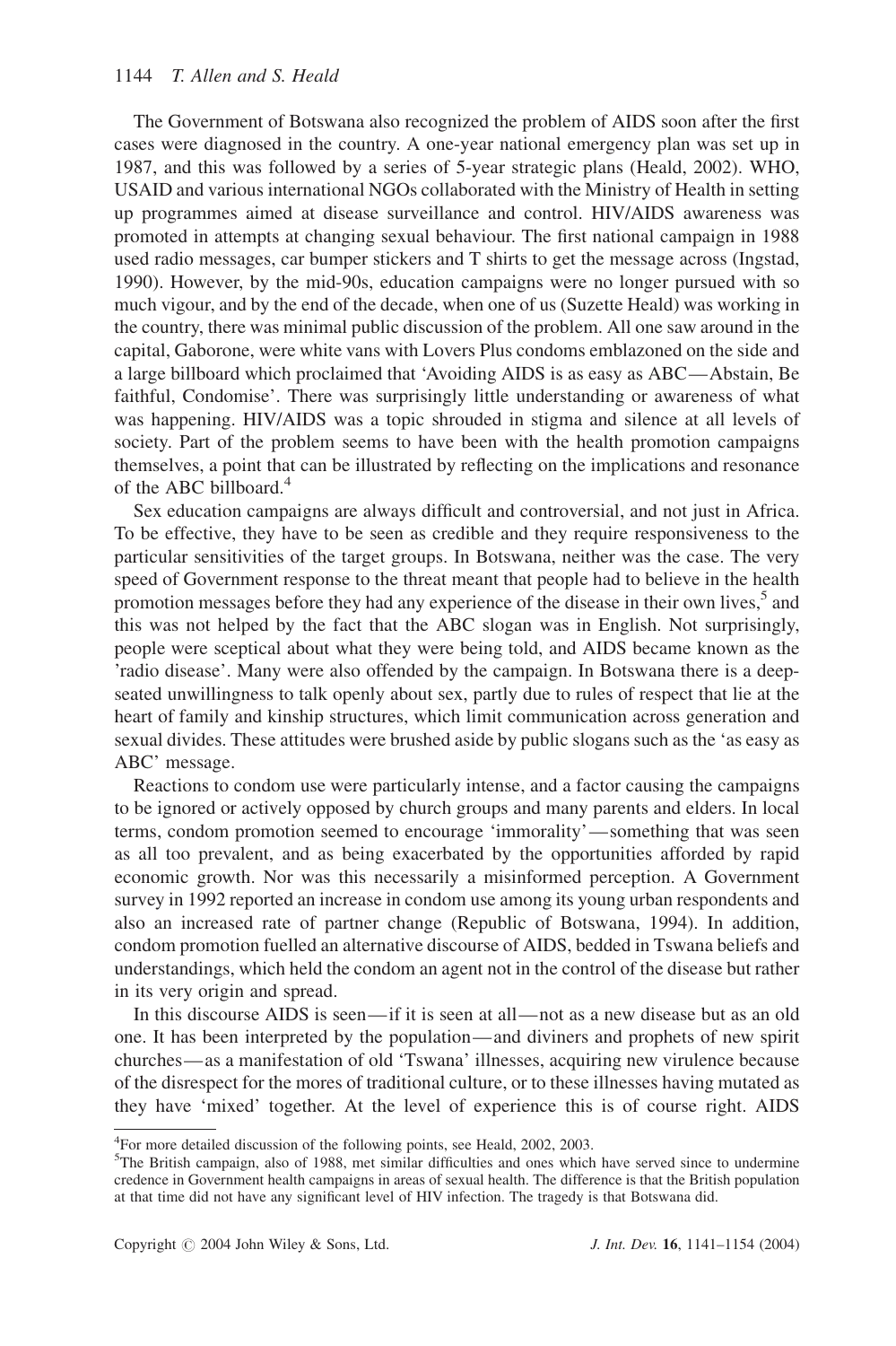manifests itself not as a new disease but as a mass of familiar afflictions. In Botswana, these ailments are associated with pollution caused by the breaking of sexual taboos meila. These taboos control reproductive life and are linked to a coherent bio-moral model, concerned with the flow of bloods, not only within the person but also between persons. In this model, sexual intercourse has special value, not only as procreative, but because it sets up a flow of bloods between sexual partners, which is health-giving. Stopping this flow is seen as a possible cause of affliction with the blood becoming 'hot'. From this point of view, use of a condom is dangerous in itself. The Government's following of an exclusively western model fuelled suspicion, which the exclusion of diviners, healers and churchmen from the campaigns did nothing to ameliorate. Two parallel discourses existed, one official and one non-official, and this latter in the absence of any recognition had the potential to take on decidedly political overtones. Setswana interpretations opposed Segkoa (white) ones, and were linked to a critique of modernization and to the government itself (Heald, 2002).

Nor did the situation change radically as rates of infection soared. In the late 1990s HIV/ AIDS continued to be referred to as the radio disease (referring back to the first radio campaign of 1988) and few people could tolerate the idea of testing and even fewer to admit to having been infected. It was said that only seven people had come out publicly as HIV positive. The links between HIV, condoms and immorality remained strong and the stigma attached to infection was considerable.

There was surely also a financial element underlying these developments. By the mid-1990s, the international agencies had largely withdrawn from Botswana, taking the view that, given the wealth of the country, their resources could be better deployed elsewhere. Botswana was then left to fund almost all of its HIV/AIDS control programmes, making them a much more immediate drain on national resources than has been the case in other African countries. Moreover, the economy of Botswana is not dependent on a large labour force, and it is even uncertain if high mortality rates will affect growth. In 2003, a study cited by the government claimed that, if HIV continued to spread at the current rate, then there would be a 32 per cent reduction in economic growth by 2010 (Republic of Botswana, 2002, p. 3). Others, however, are more sceptical (e.g. Bonnell, 2000, p. 2), and with good reason.

The three main sources of income for Botswana are tourism, cattle and diamonds. The tourism industry is mainly focused on the upper end of the market and is centred on the sparsely populated northwest. The cattle industry also does not employ large numbers, as the animals are not managed intensively. In turn, the diamond industry only employs 6300 people, of whom only 26 per cent are considered critical workers (mainly in technical cadres and taking around five years to train). So long as these sectors are protected, the economy will continue to grow, and will grow much faster in per capita terms as AIDS mortality increases. In this context it can be noted that an outbreak of cattle lung disease in the mid 1990s was dealt with swiftly and efficiently—and that no expense was spared. \$50 million was immediately allocated to its eradication and the programme was placed under the President's direct authority. Similarly, a considerable investment was being made to control foot and mouth disease in 2003–04. Action has also been taken to deal with the effects of HIV/AIDS on the diamond industry. Mandatory testing of the workforce was introduced in 2000. No one was sacked and ARV treatment has been provided to workers and spouses, with the industry paying 90 per cent of the bill.

It would seem reasonable to conclude that there have been perverse economic incentives at work with respect to Botswana's national HIV control programmes—and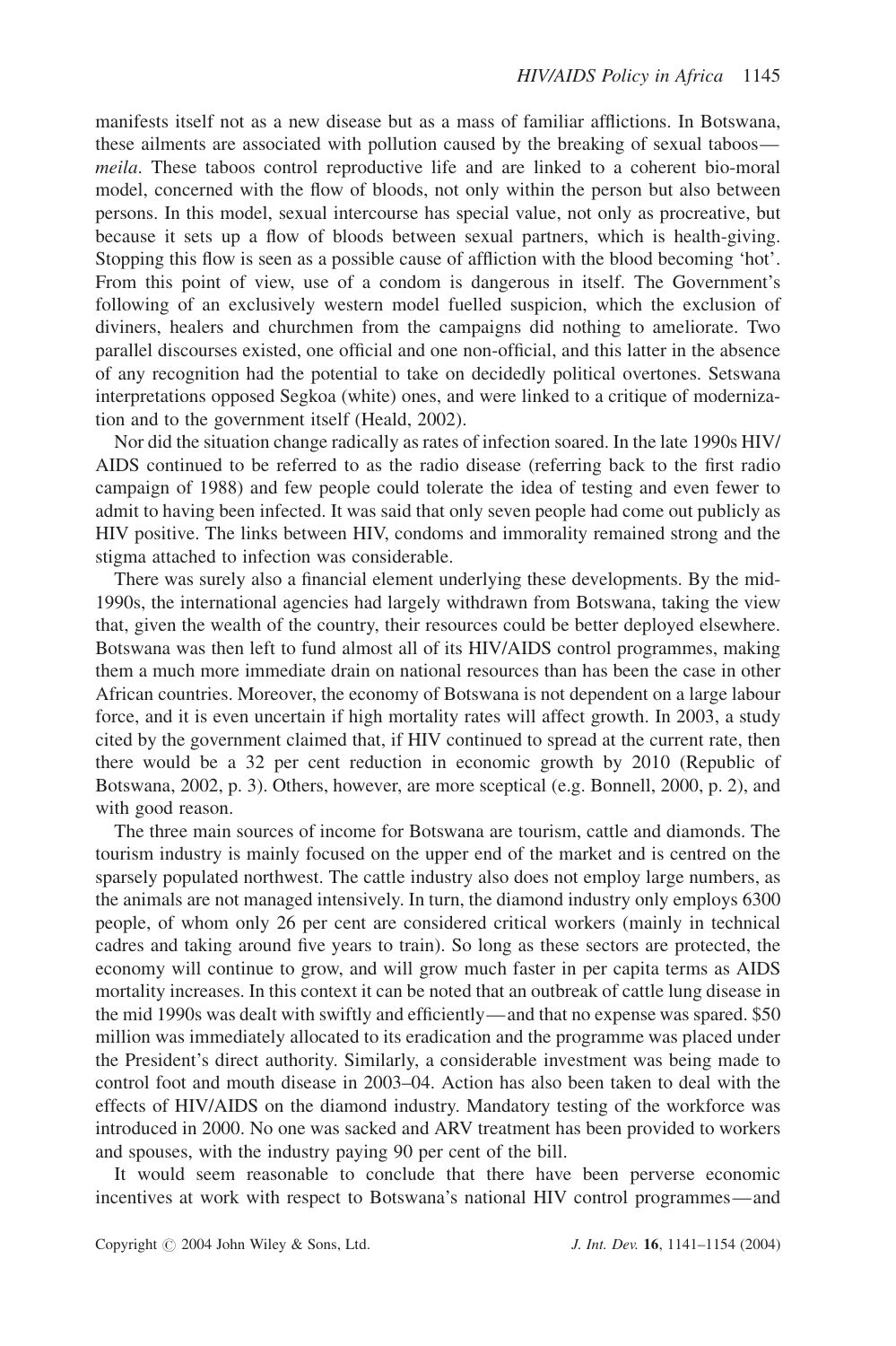these have not gone away with the changes that have occurred in Government policy (notably the increased engagement from the president's office since Mogae took over from Masire in 1997). Botswana is now trying to lead the continent in the provision of mass access ARV treatment. An index of the success of this programme is that HIV prevalence will escalate as more people survive, and treatment will have to be provided on a permanent basis. At present, Merck pharmaceuticals and other companies are providing many of the drugs free of charge or at cost, and Botswana is also receiving considerable support for HIV treatment from the Gates Foundation and other western donors. But these 'public–private' initiatives are not permanent arrangements and, even with this assistance, the Botswana government is providing most of the HIV/AIDS programme funds (exactly how much is hard to assess, but probably around 70 per cent of the total).<sup>6</sup> Understandably, there has been a great deal of interest in this national ARV programme in Botswana, and talk about it acting as a model for other African countries to emulate. However, the financial incentives to act vigorously are by no means straightforward, and there remains enormous public resistance to health initiatives.

The ARV programme began in 1999 with high hopes, initially with the intention that by the end of 2002, 19 000 people would be on treatment. In the event 'take off' has proved much slower. It soon became apparent that despite Botswana's well-developed primary health care structure, it did not have the testing facilities, nor the ability to rapidly staff and maintain the infrastructure to supply ARVs on the scale intended. In April 2003, more than two years after the inception of the programme, fewer than 5000 people were receiving ARV treatment and only 10 000 by the end of that year.

Visiting the country in July 2003, we found that the problem was not just the need for infrastructure but the extreme reluctance people were still showing to come forward for testing. Just as it had been in the 1990s, and despite the prominence of the ARV programme, AIDS is still a 'silent' disease that continues to be understood in terms of local, bio-moral knowledge. This is crucial because the only way that the ARV programme can work to reduce rates of transmission (one of its major aims) is to encourage testing. Nor did public education seem any more effective. Travelling around the more densely populated part of the country we found signs beside the main roads relating to cattle disease control, but very few about HIV/AIDS. True, bus shelters were decorated with posters in both Setswana and English. However, whichever project had put them up had clearly moved on, because the transparent acrylic sheets which protected them had become opaque and cracked, making it hard to read what they said. Off the main roads we found almost nothing, and this was true even in Government offices. Indeed, the situation in mid 2003 seemed to be one of bureaucratic paralysis. Suddenly there were a wide array of different kinds of donors and a bewildering multitude of overlapping programmes, each with their own acronym. A National AIDS Coordinating Agency had been set up to facilitate a multi-sectoral response but, as elsewhere in Africa (Putzel, 2003), it introduced yet further complexity to an already over-burdened and complex bureaucratic structure. Moreover, the connection of this bureaucracy with the daily life of ordinary people seemed minimal.

<sup>6</sup> The public–private partnership between Merck Pharmaceuticals, the Bill and Melinda Gates Foundation and the Botswana Government was formed in 2001 with finance from the private sector committed for five years.. The Government expected to pick up the whole tab at the end of the programme. Currently, President Mogae estimates that the Government's increased spending on HIV/AIDS is about 70 million dollars a year, 70 per cent of the total expenditure (speech by President Mogae, 30 November 2003, Washington DC. allafrica.com//stories/ 200311300081.html).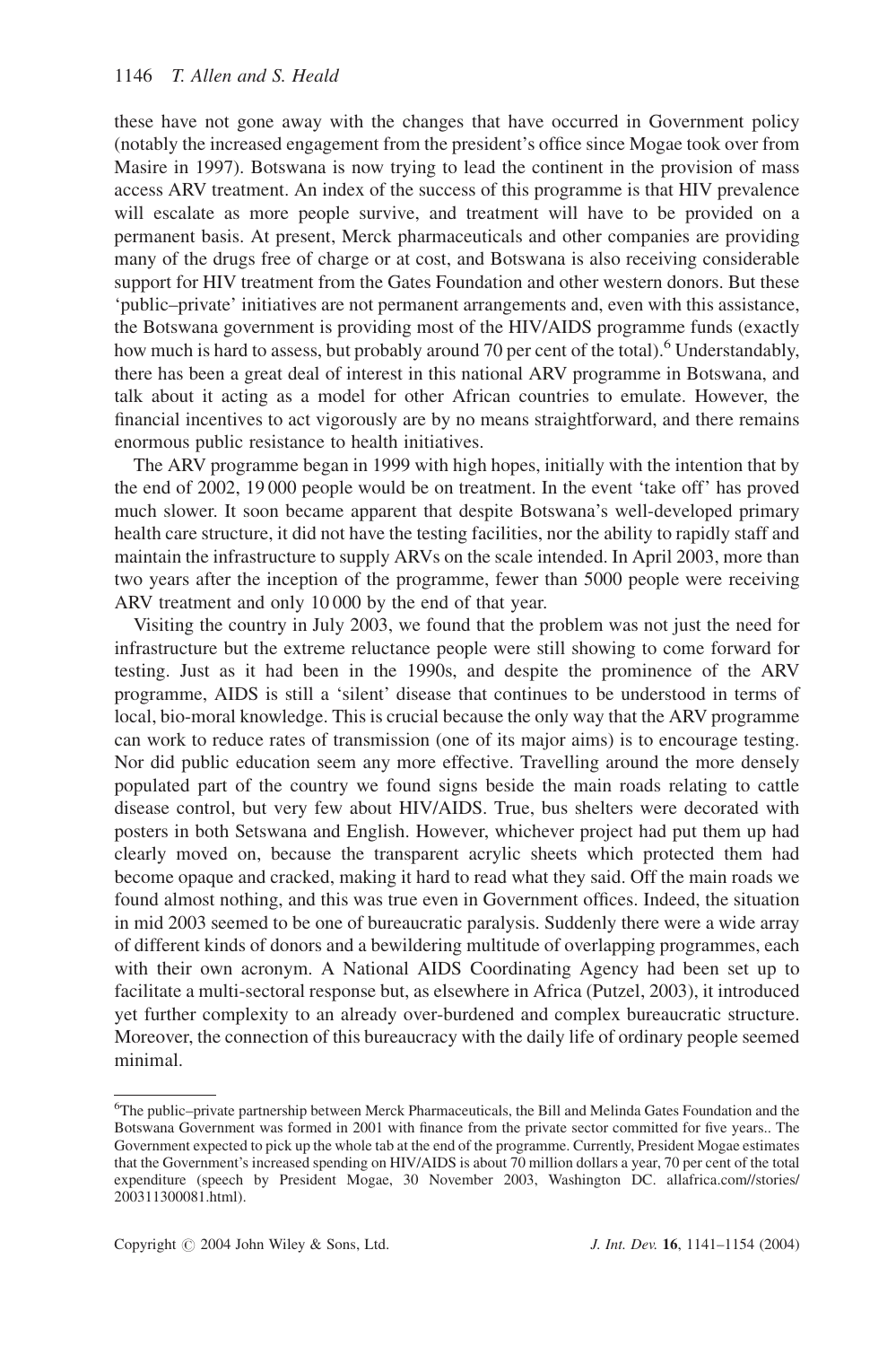One of the new strategies to complement the ARV programme was called 'total community mobilisation'. This, as with so much else in Botswana, was designed as a top down intervention. An army of field-officers were to undertake door-to-door visits, and to talk at various community gatherings and hold workshops. During colonial times, local level government in Botswana had remained largely in the control of the *dikgotla* (sing. Kgotla), the 'traditional' structure of chiefs and their associated councils. Since Independence, in 1966, as state control has become increasingly centralised, their power has been considerably eroded. Nevertheless, the basic structure of the *dikgotla* remains, with councils at all levels, from the sub-ward up to the ward, village, tribe and thence to the house of chiefs. It runs both in parallel with government bureaucracy and is incorporated into it, or rather side lined by it. *Dikgosi* (chiefs) still sit everyday in their courts and are paid a Government stipend but their powers of independent action are curtailed.

In addition to a hereditary chief or headman, each village now has a range of elected village committees (including one for AIDS), who report to village chief and council but also, and more importantly, to the Village Development Committee and thence to government offices higher up the hierarchy. But the wheels of the bureaucracy grind exceedingly slowly. At village level, the speed and effectiveness of village committees is limited by the necessity for meetings to be funded by sitting allowances, and the same goes for committees at other levels. Yet, chiefs can no longer act independently of this committee structure, nor committees independently of higher approval. In 2003, we heard of two cases where chiefs wanted to put up their own HIV/AIDS posters in their kgotla but permission had to go up to NACA (the National Aids Coordinating Agency) and then come down. In over two years in one case, and in over three in the other, no such authorization had come down. But these chiefs were exceptions. We did not see much sign of those few we visited in 2004 wanting to act. When interviewed, they said HIV was an external problem, with people who had been working in the town coming back to die, and not an internal one. And, to questions about controlling sexuality in the village, the standard response was that no one had any control over the young anymore and if they attempted to discipline a young man for seducing girls in the village, they would run the risk of having Human Rights lawyers from the cities on their backs.

During the past year, there have been major new developments explicitly designed to break the silence and denial and to make the ARV programme effective. President Mogae has been at the forefront here, as he was with the introduction of the ARV programme itself. In October 2003, he backed a full testing programme, recommending that it become routine in all Government health facilities.<sup>7</sup> In a series of speeches, he has been determined, as he puts it, 'to make Batswana face up to the disease'. He has also suggested that civil society, including church groups, become more involved.<sup>8</sup> The importance of such a move comes out clearly when comparisons are made with Uganda.

# HIV/AIDS POLICY IN UGANDA

Although it is often ignored, a crucial point in assessing HIV/AIDS policy in Uganda is that the epidemic in significantly older than in Southern Africa. This is important for two

 $7$ The ARV programme had relied on establishing stand alone testing and treatment centres, largely funded by the Global Fund. Of these, four were operational in mid-2003 and a further six centres were opened by end of 2003. This new directive, which came into effect on 1 January 2004, presumably means that testing facilities will now also be available in village level clinics.

<sup>&</sup>lt;sup>8</sup>See for example BBC, 2003: 'Botswana Aids stigma persists', and IFSC, 2004: 'Mogae defends AIDS testing'.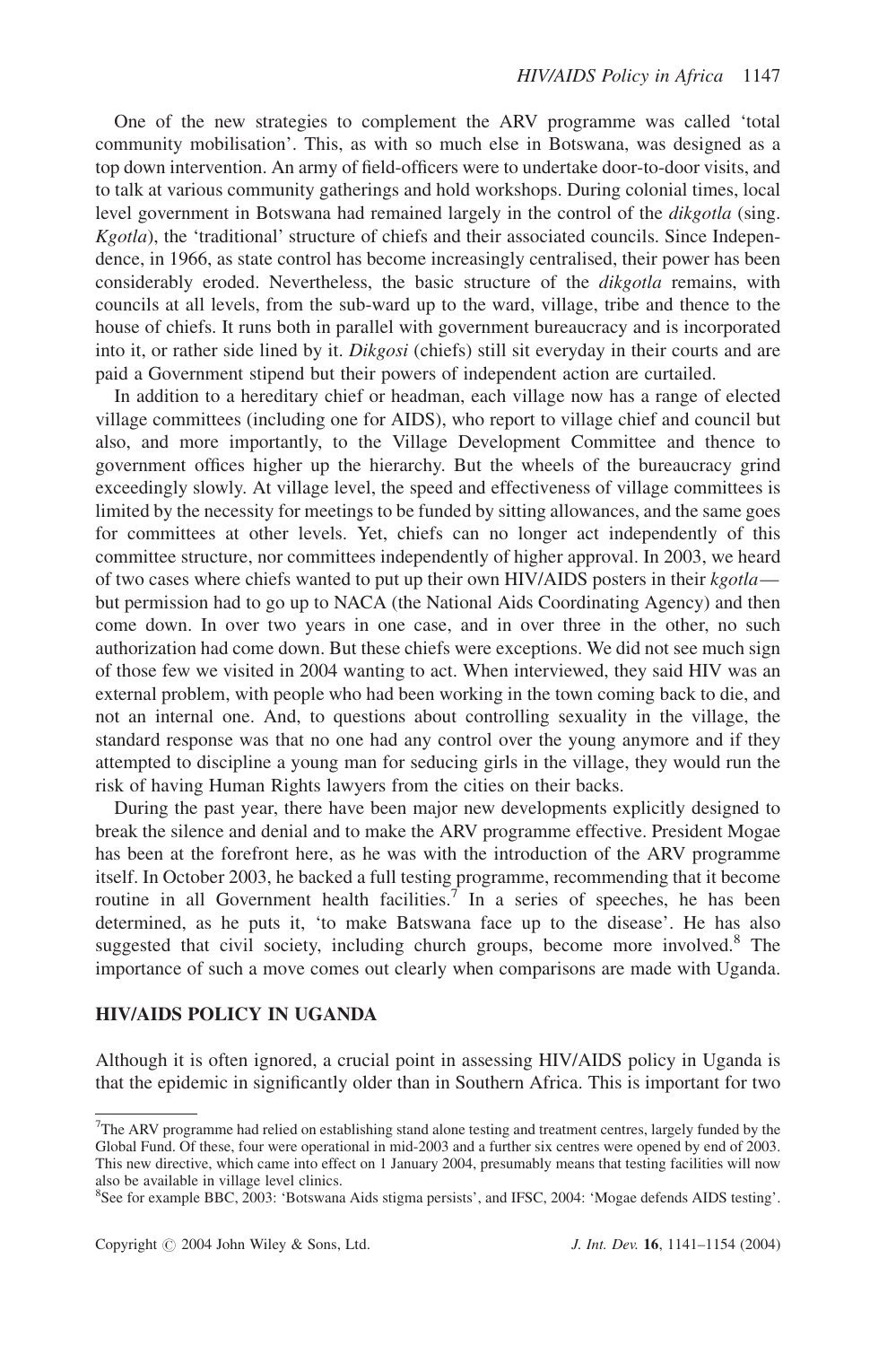reasons. First, it is reasonable to expect that HIV/AIDS, like any other epidemic, will run a natural course. Its virulence within a particular population will decline over time. How long this will take with HIV/AIDS is unknown, but it is possible that the declines in infection rates noted in parts of Uganda may reflect such a trend. Second, a disease locally referred to as 'slim' had already been causing deaths for some time in southwest Uganda before those infected were diagnosed as having HIV/AIDS in 1982–83. This meant that by the time that the national HIV/AIDS programme was underway in 1987–88, experience of AIDS-like symptoms and excessively high mortality was widespread in some places. Particularly in the south of Uganda, people were well aware that something was wrong. Thus, unlike the population of Botswana, there was evidence to back up the early awareness and behavioural change campaigns.

Those campaigns proved to be very effective. It is hard to show that they directly changed behaviour, but they did quickly increase awareness of the disease in Kampala and southern parts of the country. As in Botswana, the symptoms of AIDS were often incorporated into local bio-moral interpretations of affliction, but the diversity of Ugandan society mitigated against the kind of widely believed and cohesive alternative explanation of the disease found in Botswana. Various, relatively small-scale cults of affliction emerged, but there was less resistance to the formal public health care messages.

The messages themselves were also different to those used in Botswana. The slogans used included 'love faithfully' and 'zero grazing'. The latter referred to the technique of tethering a cow or goat to a post, so that it would eat grass in a circle. There was little reference to condoms.<sup>9</sup> In the early years of his presidency, Museveni was involved in an informal alliance with the, traditionally Catholic, Democratic Party. Partly for this reason, but also partly because of his own beliefs and attitudes, condoms were not vigorously promoted. Indeed, Museveni and other ministers made speeches denouncing condoms as un-African and raising doubts about their efficacy as a form of protection. Over the years this line has been toned down, but Museveni maintains that the success of his government's programme has been to do with the promotion of 'family values'<sup>10</sup>—a position that makes him rather popular with certain Republican politicians in the US.

The fierce and personalized debates that have been going on in the US about the use of condoms in global HIV control has meant that what actually happened in Uganda has been less important than what needs to be asserted for political purposes.<sup>11</sup> It is certainly the case that some people used condoms if they could obtain them. Similar sorts of people had been using condoms in the early 1980s to protect themselves from venereal diseases. But during the 1980s availability was very limited, and most of those wanting to use them were educated and lived in urban areas. In rural areas, where more than 80 per cent of Ugandans live, few people would have seen or used one. As late as 1991, donated condoms were being kept in stores in Entebbe because of government resistance to their distribution. This

<sup>&</sup>lt;sup>9</sup>Ironically, the ABC message is often attributed by enthusiastic observers to the programme in Uganda, but in point of fact, the campaign was pioneered elsewhere (including Botswana), and not used in Uganda until the later 1990s.

<sup>&</sup>lt;sup>10</sup>See for example 'Museveni denies condoms reduced HIV in Uganda', Abstinence Clearing House http:// abstinence.net/library/index.php?entryid = 583 (accessed 05/02/04); Museveni condemns condom distribution to pupils, New Vision, May 2004 http://www.newvision.co.ug/D/8/12/360669 (accessed 04.08.04). Museveni's wife, Janet, is even more explicit, particularly in the link between behavioural change and religion. See her 'Christain faith and Uganda's story', a talk to the South African Christain Leadership Assembly, July 2003 www.africanenterprise.org.za/ sacla/talkjanetmuseveni.htm (accessed 05.02.04).

<sup>&</sup>lt;sup>11</sup>For a review of these bitter debates among anthropologists see AIDS and Anthropology Bulletin, 2003; Green, 2003, 2004.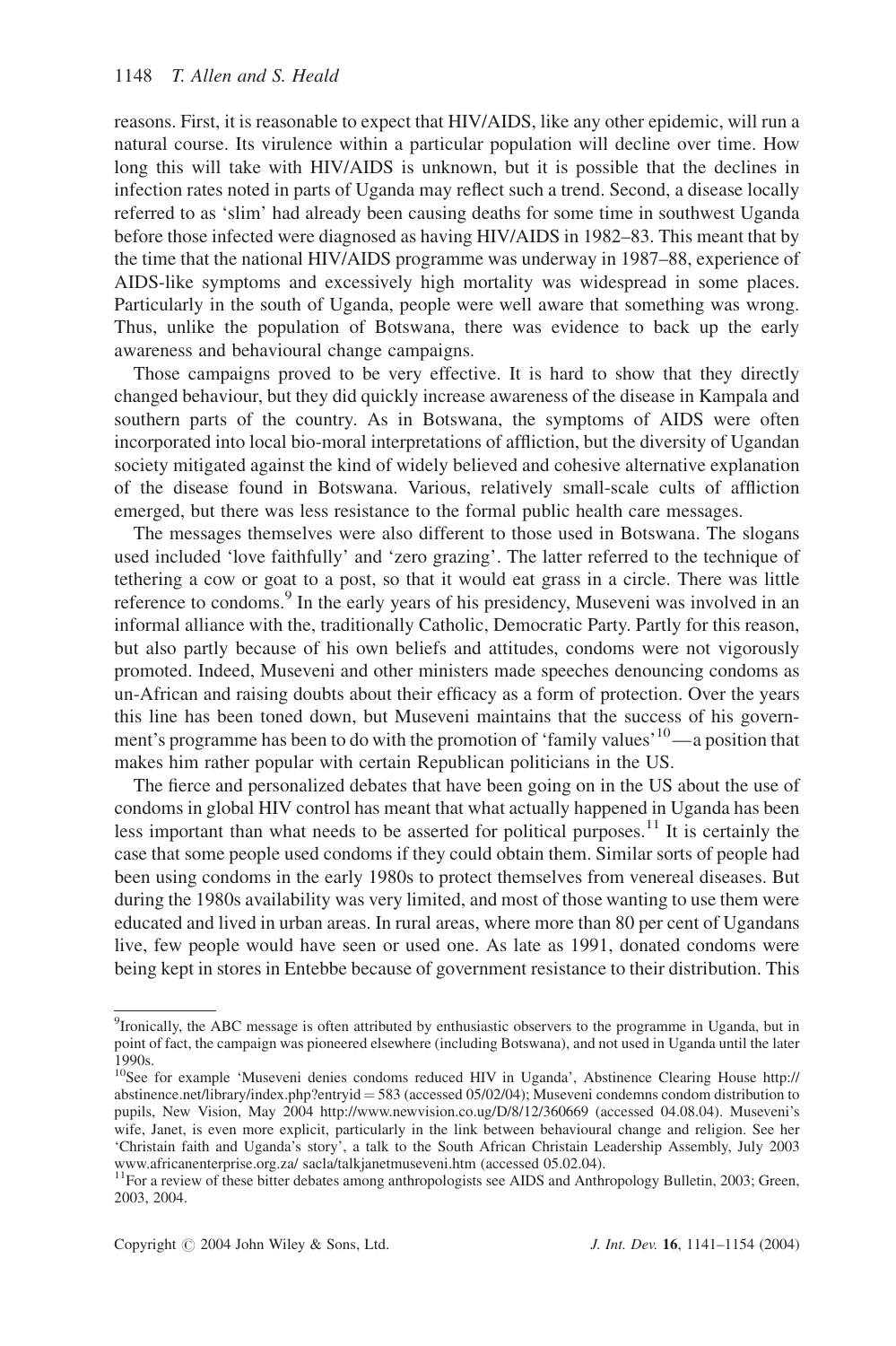subsequently changed, and by mid decade there were rural condom distribution points in some rural areas, but there was little evidence that they were being widely used.

In June 1996, one of us (Tim Allen) visited Rakai District. This is where the first group of Ugandans were diagnosed as having been infected with HIV/AIDS (in 1982/3) and, not surprisingly, it had become the focus of numerous aid and research projects. There were condom distribution points along some roads, and local council officers talked about encouraging people to use them. At the little port at Kasensero a local council chairman was receiving a small stipend for HIV/AIDS awareness promotion, and was doing his best to make condoms available to the fishermen and the small group of local women who were selling them services. There were misunderstandings at first, he claimed, but now condoms were 'going like hot-cakes!' Interviews with women, however, told a different story. Both here and further inland, many claimed that they had only heard of them. Others said that they killed people when they became stuck inside the woman, or that they had heard that the best thing to do was to use many of them at the same time.<sup>12</sup>

Discussions with staff working for NGOs and medical research projects in the area confirmed that promoting the use of condoms was proving very different. The first results of the epidemiological surveillance in neighbouring Masaka district had just been published. The co-author of the articles that presented the results was the late Dan Mulder of the London School of Hygiene and Tropical Medicine. He had also been in charge of running the project, and had lived in the area for over five years. In his view condoms were unlikely to have been a major factor in the declining incidence among young people. The decline had already started before condoms had become available, and when they had, they were not available in sufficient quantities nor was there much evidence that they were being used appropriately in the population as a whole. For Mulder and his team, the key factor was probably a decline in casual sex, and specifically the later age of first sexual intercourse for girls. In Mudler's view this had occurred because of the widespread awareness of the disease as a result of the public education campaigns.<sup>13</sup>

An important aspect of these campaigns in Uganda was that they involved a variety of institutions and individuals, both inside and outside of the government sector. The President himself, government ministers and public health workers made speeches, but musicians,<sup>14</sup> local and international NGOs, chiefs, Christian and Muslim groups, and local councils were also involved. In the north of the country, where Tim Allen was living in the late 1980s and early 1990s, it was the latter two that were most important.<sup>15</sup> In Moyo District knowledge of HIV/AIDS became widespread in 1989 when two prominent local men died.<sup>16</sup> They made statements before dying about how they had become infected by

<sup>&</sup>lt;sup>12</sup>These interviews were taped by Tim Allen in 1996 and included in an Open University radio programme on AIDS in Uganda broadcast by BBC Radio 3 and 4. Since the late 1990s condom promotion has increased in Rakai District, nevertheless a recent survey concluded that only 12 per cent of men and less than 10 per cent of women consistently use a condom (New Vision, 2003). However, in Kampala and some other urban areas it is likely that condom use has become a more significant factor in limiting transmission.

<sup>&</sup>lt;sup>13</sup>The interview with Dan Mulder was taped in 1996 and used in an Open University radio programme on AIDS in Uganda broadcast by BBC Radio 3 and 4.

<sup>&</sup>lt;sup>14</sup>Including Phil Lutaaya, one of the best known Ugandan musicians, who announced that he was HIV positive in 1989.

<sup>&</sup>lt;sup>15</sup>For detailed discussion of the points made about northern Uganda see Allen, 1988; 1989; 1991(a); 1991(b); 1992; 1994(a); 1994(b); 1994(c); 1996; 1997.

<sup>&</sup>lt;sup>16</sup>In August 1991, a survey of around 1400 informants in Moyo District found that more than 90 per cent had heard of AIDS, about 30 per cent knew of someone with AIDS and over 60 per cent believed that 'sex with many people' was a cause of transmission (Schopper, 1991).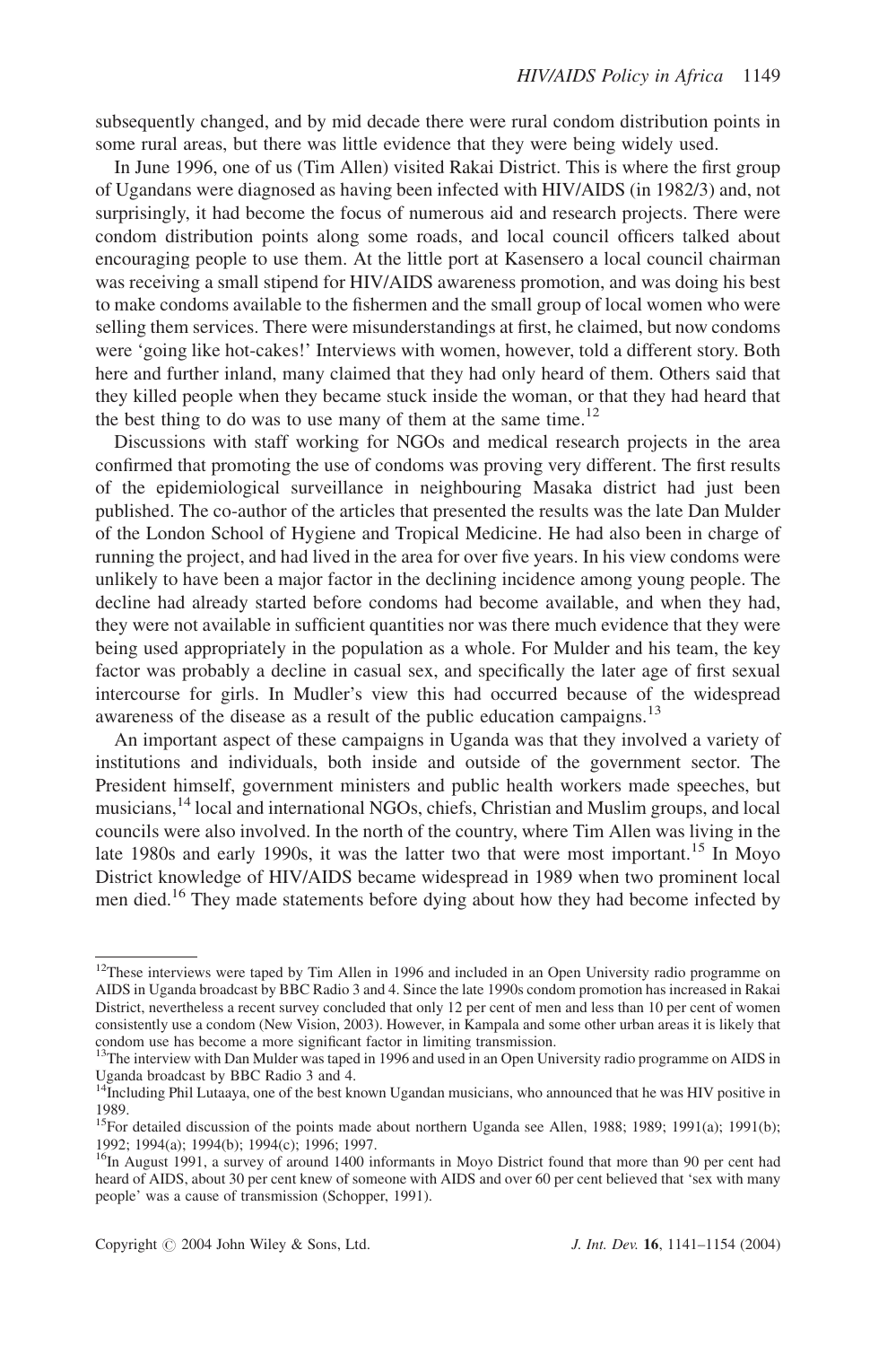having sex outside of marriage, and they exhorted people to not follow their example. Catholic priests read these out at church services.

Also very active in promoting behavioural change were the local councils. Museveni's government introduced these councils in 1986. Initially, they operated in parallel with the civil service, but have subsequently been absorbed into it. Whereas in Botswana, years of efficient, centralised government has lead to a systematic dis-empowering of local councils, in Uganda precisely the opposite occurred. Although members of these locally elected bodies were originally not paid salaries or stipends, they were able to make informal charges for their services. Most importantly, they derived their authority directly from the President, and were supported by the army. They were also given a great deal of latitude in deciding how to operate. They were supposed to act as advocates for their people at each level of the administration, collaborate with aid agencies and monitor security. In Moyo District, and in many other parts of Uganda they become active in promoting awareness of HIV/AIDS, often putting up their own health promotion posters. In some cases they also became active in not just promoting behavioural change, but in enforcing it.

A suggestion that is sometimes made about HIV/AIDS rates in Uganda is that they escalated during the years of civil war before Museveni came to power in 1986, and have declined as a consequence of the return to peace. A recent World Bank report mentions this almost as a matter of fact (World Bank, 2003, p. 47). There are obvious problems with this argument: first, there has been continuous military activity and civil war in parts of Uganda since 1986 and second, several countries in southern Africa, including Botswana, have not been affected by war but have much higher rates of infection. However, there may be something here worth considering. It was perhaps not the end of fighting in some parts of Uganda that helps explain declining rates, but the modes of establishing or reestablishing communal life.

The local councils introduced under Museveni are directly elected. Most groups in Uganda primarily trace decent in the patrilineal line and are patri-local (i.e. the wife comes to live at her husband and father-in-law's home). Marriage is a process whereby the lineage status of a woman undergoes a process of transition involving the production of children and the transfer of bridewealth to her father and brothers. In the Uganda of the early 1980s there was a great deal of population displacement and it had also become very difficult to provide bridewealth. This had many effects, including increasing instability of marriage. In the later 1980s, the new local councils become involved in trying to stabilise this situation, often by re-asserting patriarchal interests. In Moyo District, councils tried to control activities of young people at dances, monitor the movement of certain women (and occasionally certain men), and mediate in various kinds of disputes. These disputes often related to payments of bridewealth, or to the sexual activities of women for whom no bridewealth had been paid. In some instances the councils were prepared to act forcefully, for example by expelling certain individuals from a neighbourhood. They also became involved in hearing cases where someone, usually a woman, was accused of inyinya (witchcraft/poisoning). On a number of occasions they executed a person found guilty, sometimes with the active support of soldiers stationed in the vicinity. Once news about HIV/AIDS started to spread, such activities appeared to have presidential and church support, and to be in the interests of public health. Indeed, the term *inyinya* started to be used for people, mostly women, who might be infected.

There was similar witch-cleansing in neighbouring Arua and Gulu Districts during the late 1980s and early 1990s. At one point the Arua Diocese Catholic newsletter reported the removal of witches from one location and even printed the names of those who had been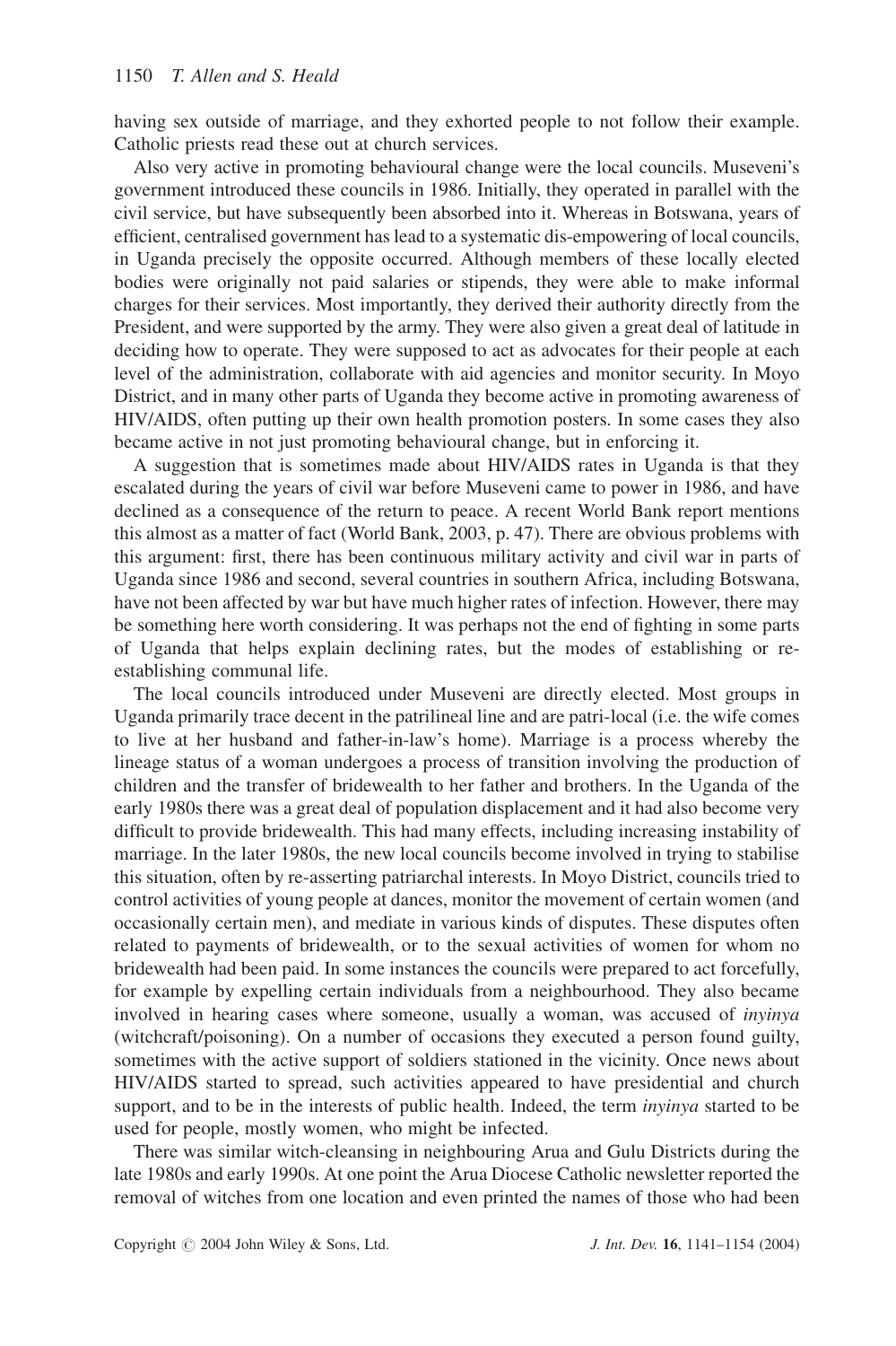accused. Elsewhere it may be that local council approaches were less extreme. Nevertheless, their involvement in regulating behavioural change was a widespread phenomenon. It could be readily observed in Rakai District, where local council officials made no secret of what they were trying to do, and could even be seen in parts of greater Kampala. In many places local council officers were also able to secure funds for their 'health promotion' campaigns from aid agencies. For example, the local council officer at Kasensero mentioned above, who was trying to ensure that fishermen used condoms with sex-workers, was receiving a stipend from the French NGO, Medecine Du Monde.

This point relates to a further contrast between Uganda and Botswana. No one doubts that high AIDS mortality affects economic well-being in Uganda. It is a mostly rural population and, unlike Botswana, its main exports require agricultural labourers. It also does not enjoy Botswana's social security system. So there are economic incentives at all levels of society to contain the epidemic. But this of course is also true of several other African countries, such Kenya or Tanzania. What has set Uganda apart, at least until recently, is donor aid involvement. The Uganda Government has probably never had to contribute more than 10 per cent of the costs of the HIV/AIDS programmes because Museveni has been outstandingly successful in securing and sustaining international assistance. Apparent success in containing the epidemic has resulted in a continuous flow of finance, and not just for senior government officials. Resources have been distributed all over the country, often by NGOs working closely with the local councils. This has meant that, unlike Botswana, there are direct, institutionalised economic incentives to engage with HIV/AIDS projects on a day-to-day basis.

# **CONCLUSION**

While expressing some scepticism about HIV/AIDS data, we have found that reviewing experiences in Botswana and Uganda is revealing. We have noted that the control programmes in the two countries need to be assessed in the context of the local epidemiology of HIV/AIDS. The fact that it is a more mature epidemic in Uganda has, amongst other things, affected when the population became aware of excess mortality. It may also be the case that the forms of HIV-1 prevalent in Botswana are more virulent than those in Uganda.<sup>17</sup> However, it is unlikely that this alone explains the divergent trends.

We have suggested that a crucial factor explaining the failure of early programmes in Botswana and the relative success of programmes in Uganda relates to condom promotion. In Botswana, condom promotion provoked antipathy from church groups, local healers, parents and chiefs. In Uganda, the fact that condoms were not initially introduced, and also the president's negative attitude towards them, played a part in the social acceptance of sexual behavioural change messages. The very groups so alienated in Botswana became actively involved in Uganda. Other important factors leading to divergent outcomes have included economic incentives, and leadership both at national and local level. That Museveni was so vocal about the problem and inspired local council officers to become involved in dealing with it was probably crucial. It helped initiate exactly the kind of 'total community mobilization' to which the Government of Botswana now aspires, but seems

 $17$ The strain of the virus prevalent in Botswana is HIV-IC—a strain known to be particularly virulent. It is also possible that non-sexual modes of transmission (notably unsafe medical practices) may have been different in the two countries. However he have no space to discuss this controversial issue here.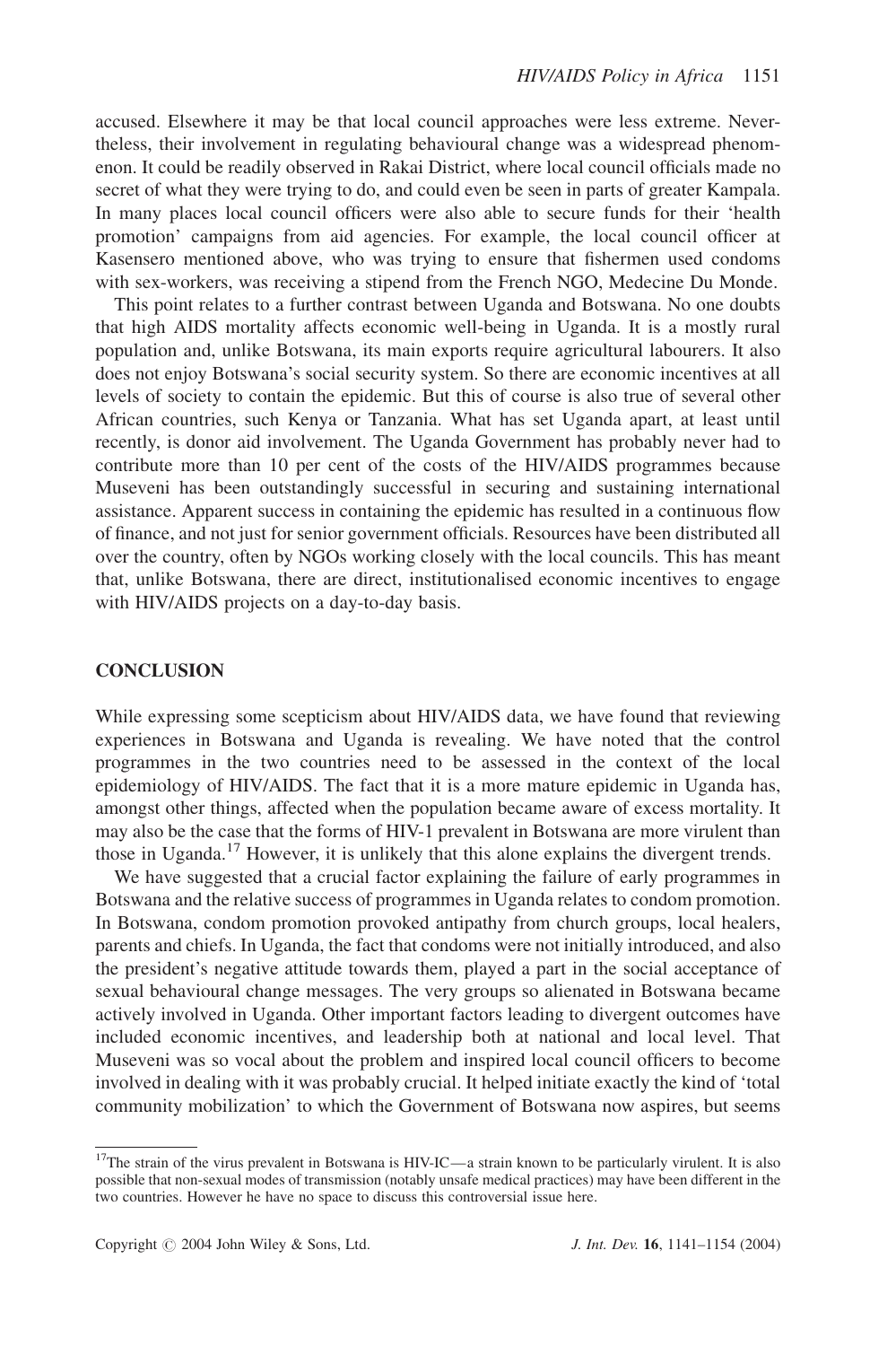(after years of developing a strong executive arm of government) to have so little capacity to initiate.

More controversially, we have also argued that social constraint has been a key aspect of what has occurred. It seems to us that human rights activism linked to HIV/AIDS in Botswana has hindered public health measures. Botswana has followed the accepted line in HIV intervention with its stress on voluntarism, confidentiality, gentle persuasion and encouragement. Only now, with the population facing meltdown, are more coercive measures being advocated and even then in the face of intense opposition from outside agencies. In parts of Uganda, on the other hand, sexual-behavioural change has been regulated by local groups, and in some instances violently enforced. It is not our contention that the extreme measures observed in northern Uganda should become a model to be emulated in HIV/AIDS control. However, such events illustrate the point that human behaviour rarely changes because of health education alone. Change is facilitated when information is linked to procedures of compliance.

High hopes have been expressed for the new ARV schemes. However, even for these to work, there is a need for fundamental changes in actions and attitudes. This fact is recognised by Botswana's current President, Festus Mogae. We applaud his lead: people should have to opt out of testing procedures rather than voluntarily opt into them, and adequate facilities to make this possible should be a funding priority.<sup>18</sup> Africans need to know if they are positive, and compliance and constraint must become a major component in HIV/AIDS policy initiatives. In this region of the world the pandemic has been allowed to become a public health disaster. It urgently demands appropriately tough responses to bring it under control.<sup>19</sup>

#### **REFERENCES**

- AIDS and Anthropology Bulletin. 2003. 15(2) http://puffin.creighton.edu/aarg/newsletter/aarg\_vol15 \_no2.pdf
- Allen T. 1988. Coming home: the international agencies and returnees in West Nile. Journal of refugee studies 1(2): 166–175.
- Allen T. 1989. Violence and moral knowledge: observing social trauma in Sudan and Uganda. Cambridge Anthropology 13(2): 45–66.
- Allen T. 1991(a). Understanding Alice: Uganda's Holy Spirit Movement in context. Africa 61(3): 370–399.
- Allen T. 1991(b). The quest for therapy in 'Moyo District'. In Changing Uganda: Dilemmas of Structural Adjustment and Revolutionary Change, Twaddle M, Hansen HB (eds). James Currey: London; 149–161.
- Allen T. 1992. Upheaval, affliction and health: a Ugandan case study. In Rural Livelihoods: Crises and Responses, Bernstein H, Crow B, Johnson H (eds). Oxford University Press: Oxford; 217– 248.
- Allen T. 1994(a). Ethnicity and tribalism on the Sudan-Uganda border. In Ethnicity and Conflict in the Horn of Africa, Fukui K, Markakis J (eds). James Currey: London; 112-139.

<sup>&</sup>lt;sup>18</sup>Only an estimated 6 per cent of Africans have access to voluntary testing (Global HIV Prevention Group, 2003, p. 10).<br><sup>19</sup>De Cock *et al.* (2002) have put forward a cogent case for the acceptance of measures used for other

infectious diseases, including sexually transmitted ones, such as widespread testing, partner notification and the tracing of contacts. See also de Waal, 2003.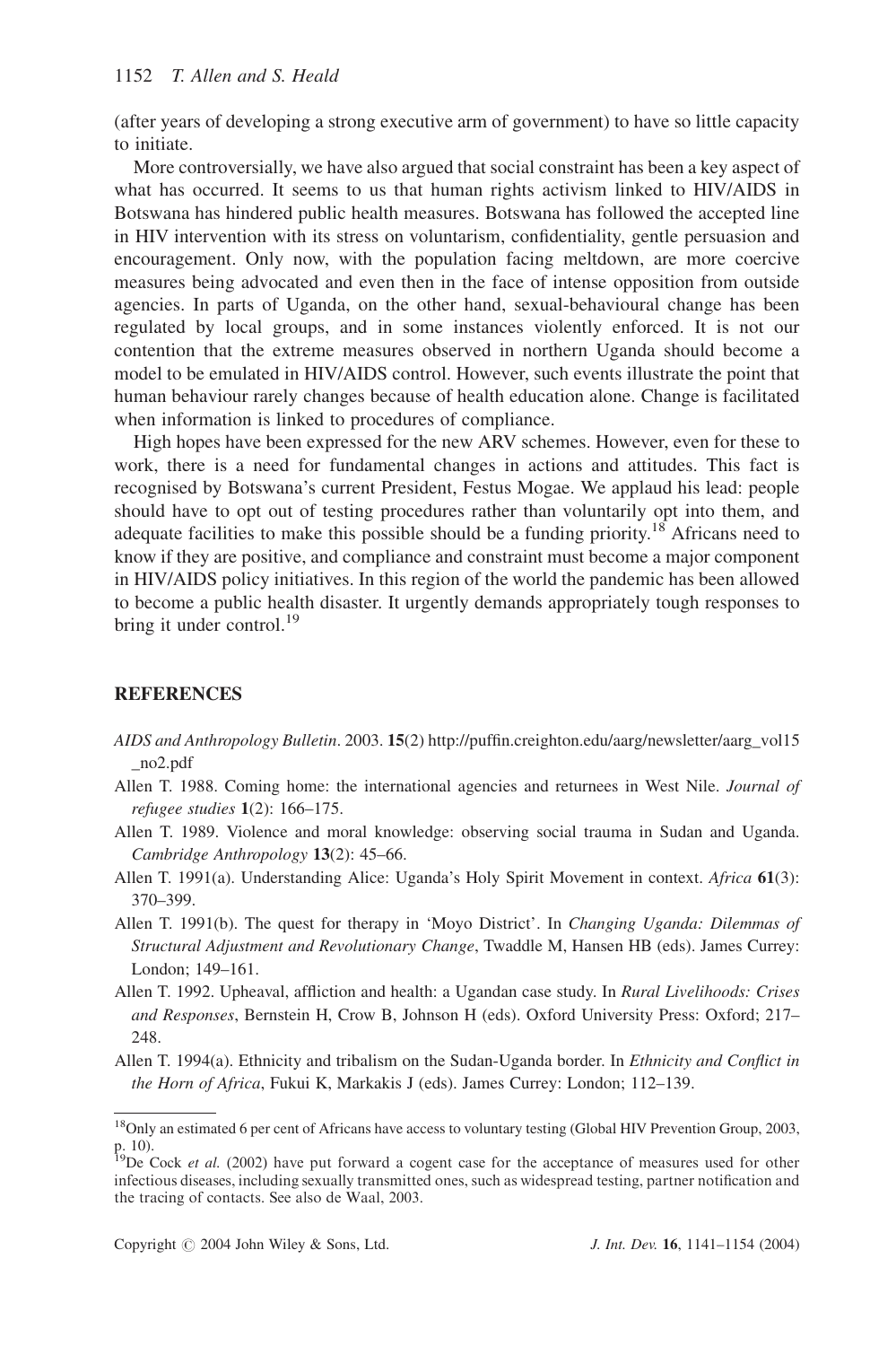- Allen T. 1994(b). Closed minds, open systems: affliction and healers in West Nile, Uganda. In A River of Blessings: Essays in Honor of Paul Baxter, Brokensha D (ed.). Syracruse University: New York.
- Allen T. 1994(c). Writing about traumatic events. In *Multiculturalism and the State*. Institute of Commonwealth Studies—collected seminar papers. 47: 106–117.
- Allen T. 1996. A flight from refuge: the return of refugees from southern Sudan to northern Uganda in the late 1980s. In Search of Cool Ground: War, Flight and Homecoming in NE Africa, Allen T (ed.). James Currey: London; 20–261.
- Allen T. 1997. The violence of healing. Sociologus 47(2): 101–128.
- BBC. 2003. Botswana Aids stigma persists. http://news.bbc.co.uk/2/hi/africa/3243844.stm [Accessed 04.08.04].
- Bonnel R. 2000. HIV/AIDS: Does it increase or decrease growth in Africa? ACT Africa, World Bank, Washington. http://www.worldbank.org/research/growth/pdfiles/HIV.pdf
- De Cock KM, Marum E, Mbori-Ngacha D. 2002. A serostatus-based approach to HIV Prevention and Care in Africa. *Lancet* 362: 1847-1849.
- de Waal A. 2003. A disaster with no name: the HIV/AIDS pandemic and the limits of governance. In Learning from HIV/AIDS, Ellison G, Parker M, Campbell C (eds). Cambridge University Press: Cambridge; 238–267.
- Global HIV Prevention Working Group. 2003. Access to HIV prevention: closing the gap. www.kffiorg/hiraids/loader.cfm?url. [Accessed 7 November 2004].
- Gisselquist D, Potterat J, Brody S, Vachon F. 2003. Let it be sexual: how health care transmission of AIDS in Africa was ignored. International Journal of STD and AIDS 14: 148-161.
- Green E. 2003. Africa has AIDS lessons for us. Washingtonblade.com http://www.washblade,com/ 2003/9-12/view/columns/africa.cfm [Accessed 04.02.04].
- Green E. 2004. AIDS debate in anthropology news. Anthropology News http://www.aaanet.org/ press/an/0401dia-comm.htm [Accessed 05.02.04].
- Heald S. 2002. It's never as easy as ABC: understandings of AIDS in Botswana. African Journal of AIDS Research 1(1): 1–10.
- Heald S. 2003. An absence of anthropology: critical reflections on anthropology and AIDS policy and practice in Africa. In *Learning from HIV and AIDS*, Ellison G, Parker M, Campbell C (eds). Cambridge University Press: Cambridge.
- IFSC. 2004. Mogae defends AIDS testing. http://www.mmegi.bw/2004/May/Tuesday11/ 87208547996.html [Accessed 04.08.04].
- Ingstad B. 1990. The Cultural Construction of AIDS and its consequences for Prevention in Botswana. Medical Anthropology Quarterly 4(1): 28–40.
- Mbulaiteye SM, Mahe C, Whitworth JAG, Ruberantwari A, Nakiyingi JS, Ojwiya A, Kamali A. 2002. Declining HIV-1 incidence and associated prevalence over 10 years in a rural population in south-west Uganda: a cohort study. The Lancet 360: 41–46.
- Mulder D, Nunn A, Kamali A, Kengeya-Kayondo J. 1995. Decreasing HIV-1 sero-prevalence in young adults in a rural Ugandan cohort. BMJ 311: 833–836.
- New Vision. 2003. Fourty per cent of Rakai men have sex outside marriage. New Vision, Kampala http://www.aegis.com/news/ads/2003/AD032662.html [Accessed 05.02.04].
- Parkhurst J. 2002. The Ugandan success story? Evidence and claims of HIV-1 prevention. The Lancet 360: 78-80.
- Putzel J. 2003. Institutionalising an Emergency Response: HIV/AIDS and Governance in Uganda and Senegal. Submitted to the Department for International Development: London. http:// www.crisisstates.com/download/HIV/Putzel.pdf [Accessed 04.08.04].